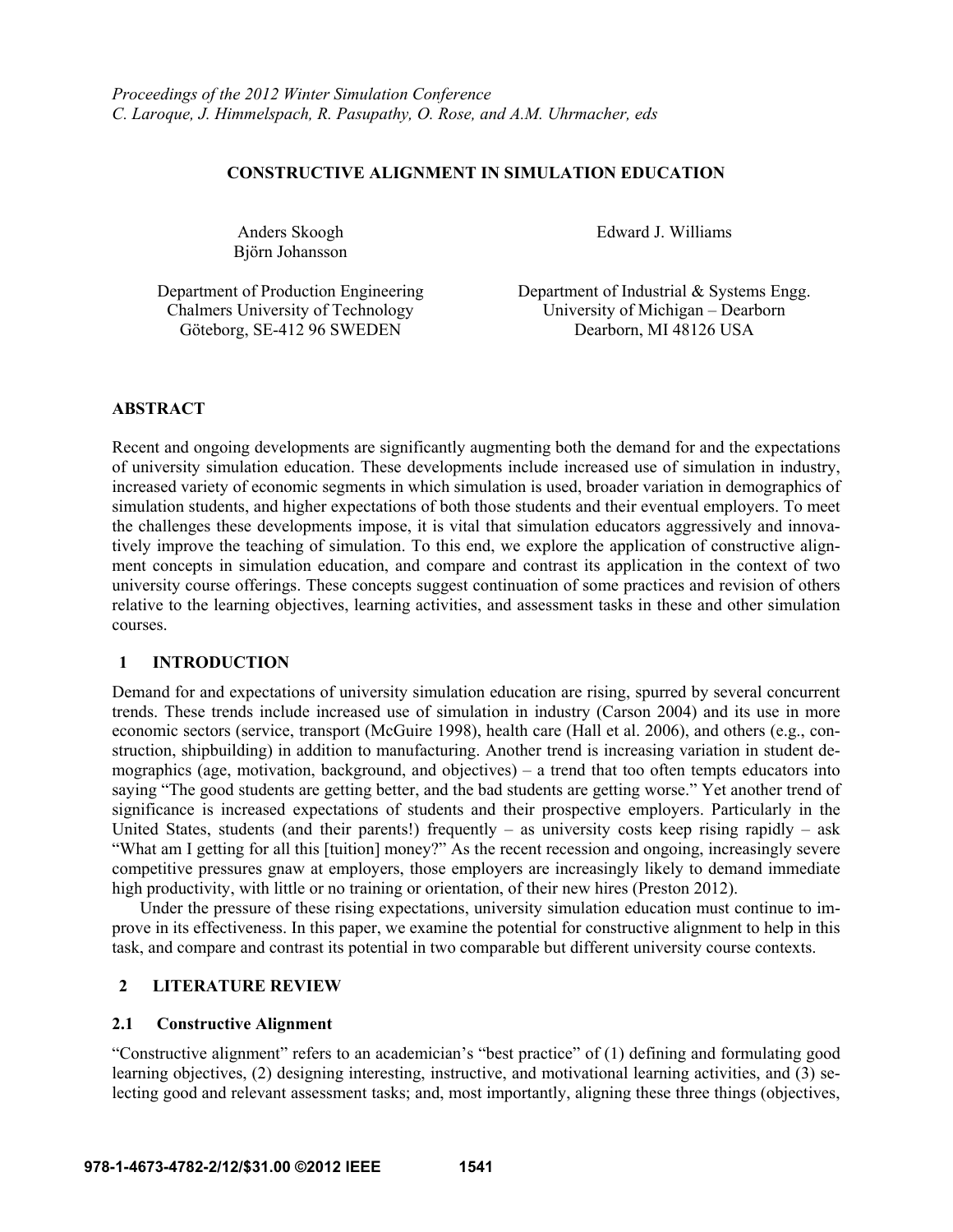activities, and assessment tasks) in a strategic way. This concurrence among course design and presentation activities cozily enfold the students in a "web of consistency, optimizing the likelihood that they will engage the appropriate learning activities," as explained in a seminal work (Biggs 1999). Instruction in simulation (indeed, in any field both analytical and creative) works best for newcomers when it provides complete and explicit guidance (Clark, Kirschner, and Sweller 2012).

The definition and formulation of good and strategic learning objectives are the first steps towards changing the traditional focus on what the teacher does to what the students do and actually learn. Learning objectives should consist of active verbs specifying the behaviors and levels of understanding (e.g. knowledge, comprehension, application, analysis, synthesis, and evaluation) that the students should enact and achieve through the course (Biggs 1999). Very good assistance in the selection of such verbs mapping to different levels of understanding is provided in various taxonomies, for example the SOLO taxonomy (Biggs 1982) and Bloom's taxonomy (Bloom 1956). These taxonomies also help the teacher to relate the learning objectives to appropriate grades.

The next step is to select teaching or learning activities motivating and encouraging students to reach the levels of understanding specified in the learning objectives. Higher levels of understanding usually require activities other than the transfer of knowledge obtained in traditional lecturing. Biggs (1999) exemplifies several alternative learning activities categorized as teacher-controlled, peer-controlled, and selfcontrolled. Bonwell and Eison (1991) complements this list with activities classified with regards to the students' activity and risk involved.

Finally, the selection of assessment tasks should also be selected based on the learning objectives. Biggs (1999) suggests several types of assessment methods related to the kind of learning assessed, comparing the levels of understanding described above. The suggestions include tasks classified as extended prose, objective test, performance assessment, and rapid assessments in large classes. The same publication also highlights the advantages of problem-based learning as an effective way of integrating learning activities and assessment tasks while concurrently preparing the students for problems they will meet in their professional careers.

### **2.2 Recent Development of Simulation Education**

Simulation education is surely already dynamic, with various significant developments under way. One of these is increased communication, often informal, between simulation practitioners in industry and simulation educators. For example, (Black and Chick 1996) reported concurrence on essential attributes of a high-quality university simulation course – these attributes to include attention to methodology superseding details of using a particular software tool, insistence on a firm foundation of statistical knowledge and awareness, and inclusion of a class project in collaboration with industry (Black and Chick 1996). Standridge et al. (2005) had a panel discussion on how to teach simulation, which came out with a practical approach as the most favorable one since learning by doing is advantageous in the setting of simulation practice. Another valuable innovation in simulation education – indeed, in education in general – is the introduction of games. These games, several of which are described in (Scholz-Reiter et al. 2002), provide realism of stochastic variation, necessary allocation of effort within a team, and immediate, noncritical feedback. Innovatively, (Herper and Ståhl 2003) provide a pair of examples (one German, one Swedish) extending simulation education, with a heavy computer foundation, to the high-school level, using the higher-level language GPSS as opposed to a software modeling tool.

# **3 OUTLINE OF THE PAPER**

In the following sections of the paper we present and discuss the course syllabi and student evaluations of two contrasting simulation courses, one taught in Scandinavia and one in the United States. These evaluations, made in the context of the available literature, will identify strengths and weaknesses (hence opportunities for improvement) in these courses, and hence in simulation education in particular.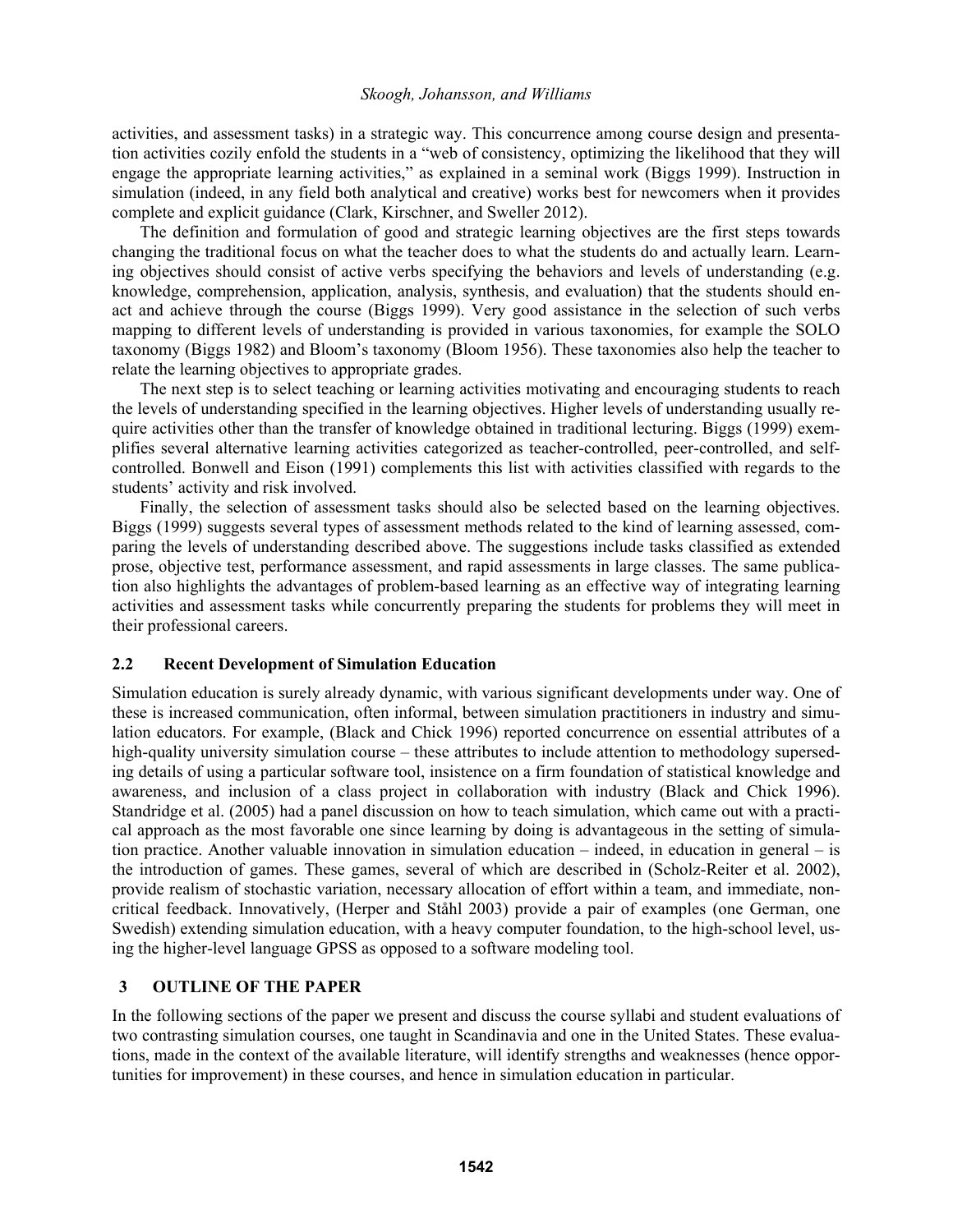# **4 SIMULATION EDUCATION AT CHALMERS UNIVERSITY OF TECHNOLOGY**

The course called "Simulation of Production Systems" at Chalmers aims to give the students in-depth skills in DES for simulation of production flows. It is mainly part of the Chalmers Master's Programme in Production Engineering and given the first year after the students have finished their bachelors degree. However, the course is very popular and also frequently taken by students from other master's programmes, for example the education in Systems, Control, and Mechatronics.

A learning centered pedagogy has always been applied in the course. This means that most of the learning takes place in a laboratory environment where the students undertake practical work with the important methodologies and tools in the course syllabus (at present, AutoMod® is used as the DES software package and ExpertFit® for input modeling). All learning activities and assessment tasks are based on open problem solving, meaning that expected outcome of tasks are not specified on a very detailed level. Instead, the deliverables are more specified as objectives allowing several possible solutions, which is common in an industrial context. It becomes important for the students to learn arguing for and against different alternatives.

It should also be mentioned that all courses on a master's level at Chalmers will participate in a constructive alignment project as a part of quality assurance in education. The course in Simulation of Production Systems has not yet participated in the project but this paper is considered to be a first step in this quality-improvement work.

# **4.1 Learning Objectives**

The following learning objectives are currently listed in the course syllabus:

- Describe and demonstrate how Discrete Event Simulation can be applied as a tool for increasing sustainability in production.
- Describe and apply essential concepts for Discrete Event Simulation, especially those related to production flows.
- Compare Discrete Event Simulation to other static and/or deterministic production development tools.
- Explain the concept of *emulation* and list common application areas.
- Describe a systematic methodology for Discrete Event Simulation projects.
- Create a conceptual model describing the logics in production flows.
- Manage the necessary input data for Discrete Event Simulation models.
- Show skills in using a professional Discrete Event Simulation software package.
- Develop stochastic and dynamic models of common manufacturing operations and entire production flows.
- Describe the Theory of Constraints (TOC) and apply it in a simulation context.
- Design a rational experimental plan for increasing efficiency of a modeled production system.
- Apply design of experiments on a simulation model in order to identify improvement options in production systems.
- Argue for and against solutions with the purpose of increasing efficiency in a production system, based on the statistical output from a simulation model.
- Summarize and reflect on a scientific paper and convey the results in an oral presentation with clear illustrations within allotted time.
- Use proper visual aids to support the results of both simulation projects and oral presentations.
- Describe the work procedure and results of a credible simulation project in a well-structured technical report.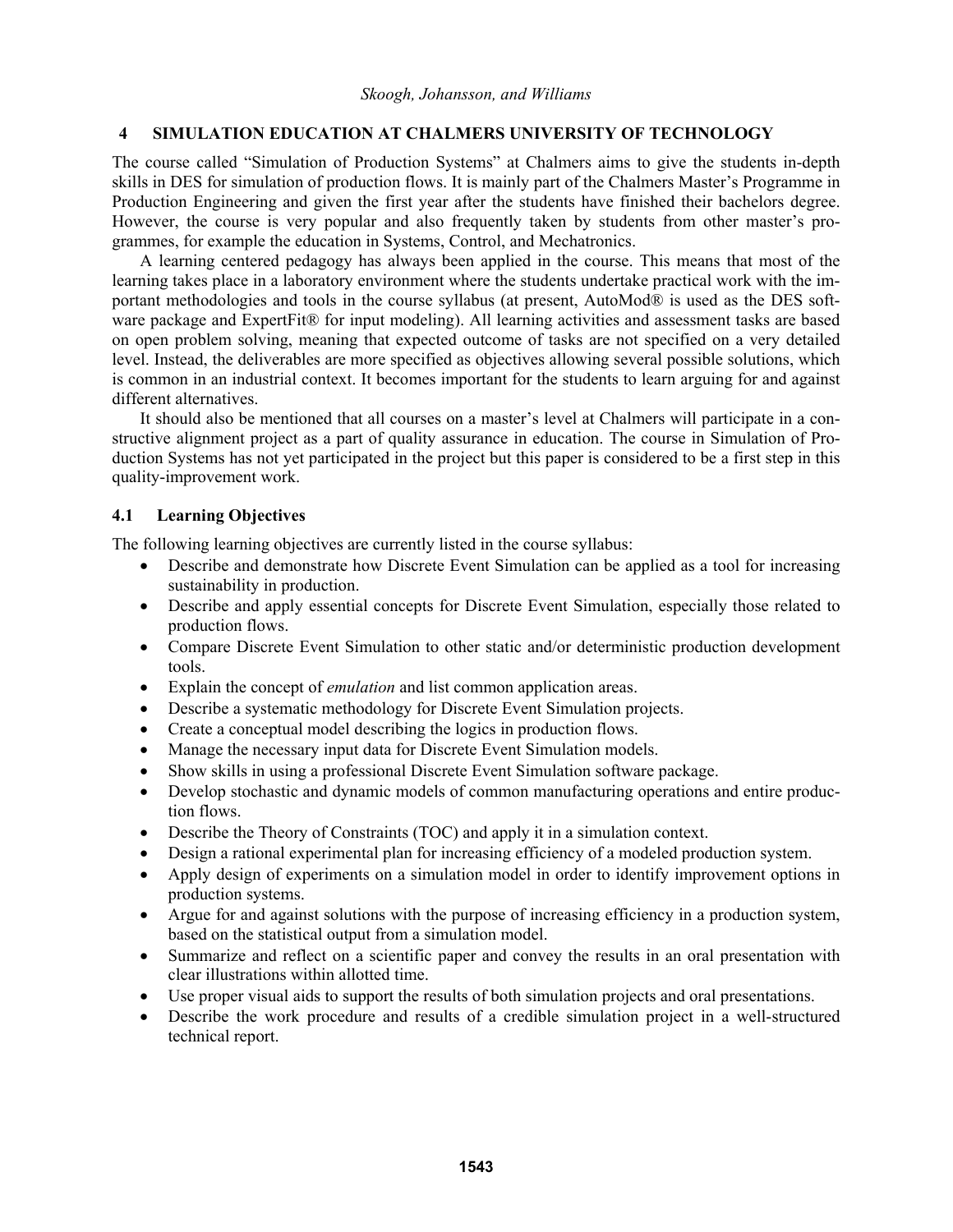### **4.2 Learning Activities**

There is no regular textbook specified in the course syllabus, so most of the learning takes place in scheduled activities and during the students' group assignments and their work in the examination project. In other words, a substantial part of the learning is centered in a laboratory environment and the students motivate and help each other in groups of two. To support the learning during laboratory exercises, students use the *Getting Started With AutoMod* manual (Banks, 2004) for being introduced to the basics of DES, modeling concepts, steps in a simulation study, and AutoMod® programming.

This "learning by doing" philosophy is of course supported by scheduled activities, such as lectures and presentations of scientific papers. All learning activities are listed below:

*Lectures from Chalmers professors* are used to convey the fundamentals of DES, common application areas, and steps in simulation studies (see for example Banks et al. 2009). Some of the most important steps, such as input data management and experimental design, are more deeply presented in separate lectures. A separate lecture is also given on the Theory of Constraints (TOC) (Goldratt 1990), which is used as a strategy for iterative improvement of modeled production systems throughout the course. There are also lectures briefly introducing other types of simulation studies in production systems development, e.g. ergonomics and robotics simulations. Finally, the important and developing area of sustainability analyses using DES is presented and promoted by professors from the department of Product and Production Development at Chalmers.

*Guest lecturers from industry* are very popular among the students. Simulation engineers from industry are invited to share experiences from real-world projects. A consultancy firm also introduces the area of emulation to the students and teaches them to differentiate between emulation and simulation and their different application areas. Guest lecturers from other universities are also popular. For several years, Edward Williams (University of Michigan and PMC) was invited to highlight important aspects of simulation projects; for example, the use of a project notebook. Unfortunately, the course was moved to another quarter, which made it impossible to proceed with this top-ranked (student evaluation) guest lecture.

An *introductive tutorial* starts already the first day of the course. Its aim is to introduce the students to the laboratory, to the AutoMod® user interface, and to the basics of DES programming.

A so called *modeling exercise* starts right after the first tutorial. The difference between the two learning activities is that the modeling exercise requires the students to build a model from scratch instead of just modifying pre-built models. The aims of the modeling exercise are that the students should learn to model common manufacturing operations, to change the routing of products through the production system, and to create batches using order lists. The modeling exercise also introduces the AutoMod® module called AutoStat® for efficient and simulation-based analysis and development of production systems.

*Oral presentations of a scientific paper* are also used as a learning activity in the course. Students carefully read a simulation-related paper in groups of two and present the content to the rest of the class. The aim is to provide detailed information on important application areas and crucial steps in simulation studies. Additionally, the presentations hone the students' communication skills. The papers (selected by the teachers) typically describe suggestions for successful simulation projects, verification and validation techniques, data input methodologies, application areas outside the course's manufacturing focus, and relations to other engineering tools (e.g. the digital factory (Kühn 2006)).

Finally, the *examination project* is probably the most important learning activity, given the learning by practicing philosophy applied in this course. The examination project is further explained in the next section.

### **4.3 Assessment Tasks**

Three assessment tasks are used to evaluate the students' performance on all learning objectives. Firstly, the most important assessment task is a comprehensive simulation project including model building and improvements of a fictional but highly realistic production system. Secondly, a written knowledge test is used to cover learning objectives not included in the examination project and to provide an assessment of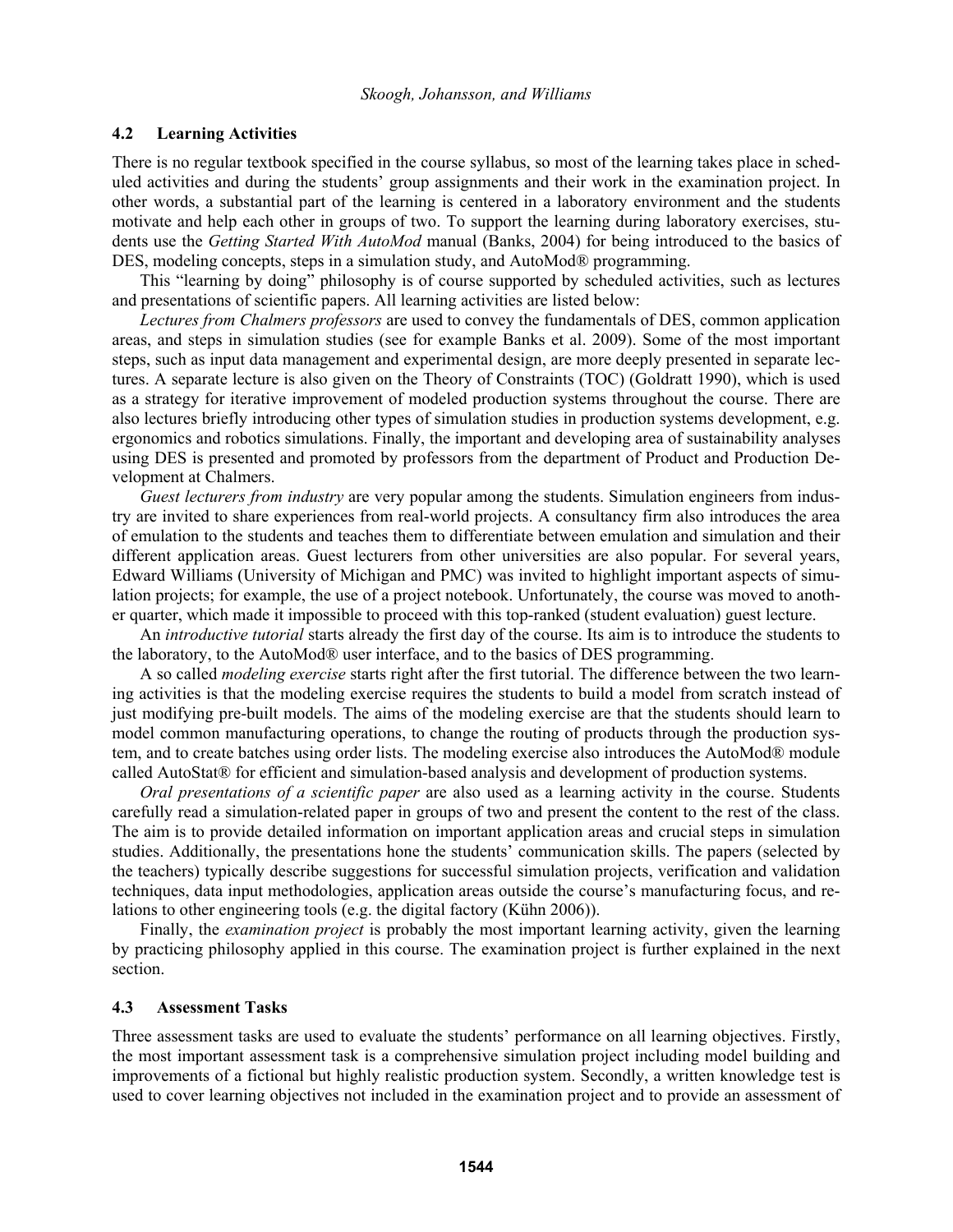each individual student since the project is performed in groups of two. Finally, the oral presentations of scientific papers are also individually graded. The project results are of chief importance for grading and the other two assessment tasks are mainly used for decision making in borderline cases. This means that students from the same project group can receive different grades if their project result is not clearly in the center of the interval for a specific grade.

As indicated in the section above, the examination project is a good and popular example of integrating learning activities and assessment tasks. The project specification outlines a production system in need of improvements. The specification includes a flow chart of the production equipment and detailed information on each operation with processing times, breakdown patters, scrap rates, et cetera.

The students have 5 weeks (70% of the course) to improve the production system within a given budget. A list of improvement possibilities and the cost for each possible improvement is provided, and the students combine Design of Experiments (DOE) and TOC to reach the highest possible throughput. Options like machine purchases, increased reliability of production equipment, and hiring of new employees are examples of such improvements, but there are also possibilities to increase the throughput for free by changing planning routines, product routing, etcetera. The latter type of improvements often requires better understanding of production systems and DES than just trying various alternatives on the list. Such skills and initiatives are of course awarded in the project grading. The results are reported as a technical report of maximum 20 pages and the entire model code must be attached. The report should cover all aspects of the simulation study that the students want credit for, which usually includes:

- Project methodology and detailed description of important steps.
- Motivations for model assumptions.
- Statistical analysis of breakdown data for some of the work stations.
- The conceptual model.
- Visualization of the simulation model.
- Description of critical or difficult solutions in the model code.
- An experimental plan.
- Arguments for decisions in each improvement iteration (compare TOC).

### **4.4 Experiences and Ideas**

Reflections after each class are conducted where two students and involved key teachers meet for an hour to discusses the outcome of a survey which has been filed after the course completion by partaking students. This meeting and the survey provide accurate and relevant support for course development in preparation for next class. During the past ten years the course has matured and the changes from semester to semester are not major anymore. However, an item always present in the discussion is the workload during the main part of the course, the examination project. The majority of students do think that the project work has a heavy workload, but at the same time they report that they learn a lot from the project; see course evaluation examples from 2008 through 2011 in Figure 1 below.

Other experiences from this survey are that there are items not directly related to the project examination which many students then see as unnecessary; however, these extra tasks such as "Oral presentations of a scientific paper" and "Guest lecturers from industry" are present to provide the students with additional influences and experiences for outside the classroom. It can be argued that these extra tasks and hours are worthwhile in terms of experience, but also not that important to achieve a pass on the course.

A reflection which has been made by the authors of this paper is that many students add knowledge achieved from this course in their CVs when applying for work. This is considered positive from a course perspective since the students obviously have achieved sufficient confidence in their own skills and knowledge on simulation to state that they actually can perform work in this area.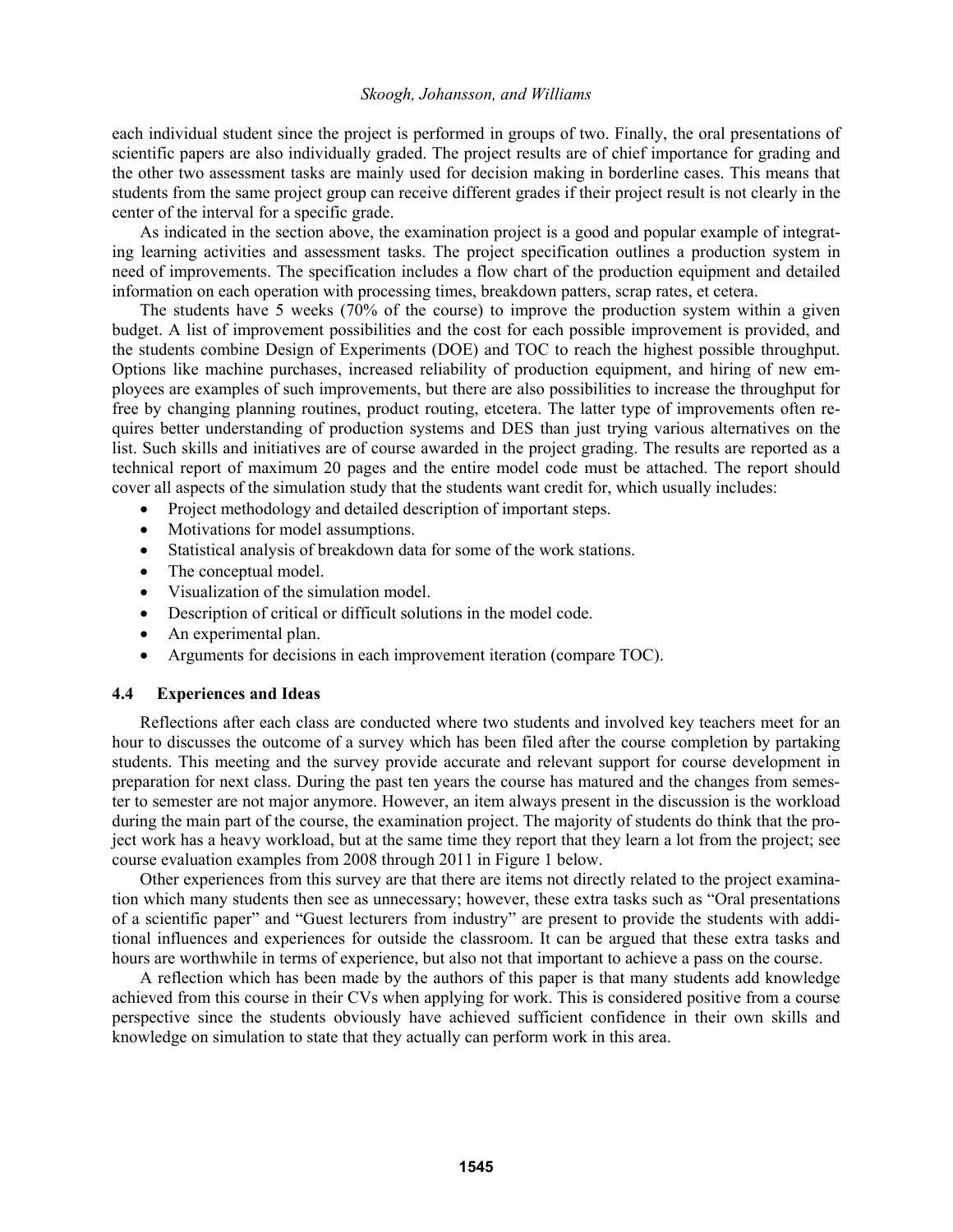

In addition to the discussion above and the surveys, possible identified improvement areas are for example:

- Fewer learning objectives in the course syllabus in order to streamline the learning targets and reach deeper knowledge within the topic. This would also require correspondence and alignment in comparison to the overall program objectives in which the course is one part.
- Update the learning objectives to make sure that they cover the different levels in the SOLO taxonomy in a way which allows students from different backgrounds and ambitions to reach the different grades more clearly. E.g. have an advanced target for higher grades but a more basic target for lower grades. This can be achieved by utilizing the learning objectives and introducing a more detailed learning objective matrix, where activities and objectives can be mapped vs. effort and grades achieved.
- Re-introduce a field trip as a good type of active learning activity (visit a company which is using simulation in order to be introduce students to real cases and a lecture on emulation) (Bonwell and Eison 1991).

To conclude this discussion it should also be mentioned that many of the students taking this course ends up conducting their master thesis project within the same topic; see example in Figure 2. By looking at the track record of previous master thesis projects from 2000 to 2010 we can see that approximately 100 students performed their final thesis project stemming from the topic of simulation from the presented course. Some students stated that this topic is very similar to a computer game, hence a task performed by way of a computer aimed at solving a challenging problem including logical thinking, optimization and visualization. This could be one reason why the course syllabus and execution is motivating students to work hard and learn a lot.

# **5 SIMULATION EDUCATION AT UNIVERSITY OF MICHIGAN – DEARBORN**

The undergraduate simulation class at the University of Michigan – Dearborn, offered by the Industrial  $\&$ Systems Engineering Department, College of Engineering, is a senior-level one-semester class. Its prerequisites include calculus and one semester of statistics (the statistics prerequisite class also requires calculus). Almost all students taking this class are industrial-engineering majors (the College of Engineering also comprises departments of electrical and computer engineering, mechanical engineering, and computer and information science) who have one or more semesters of programming experience in a language such as C or  $C++$ .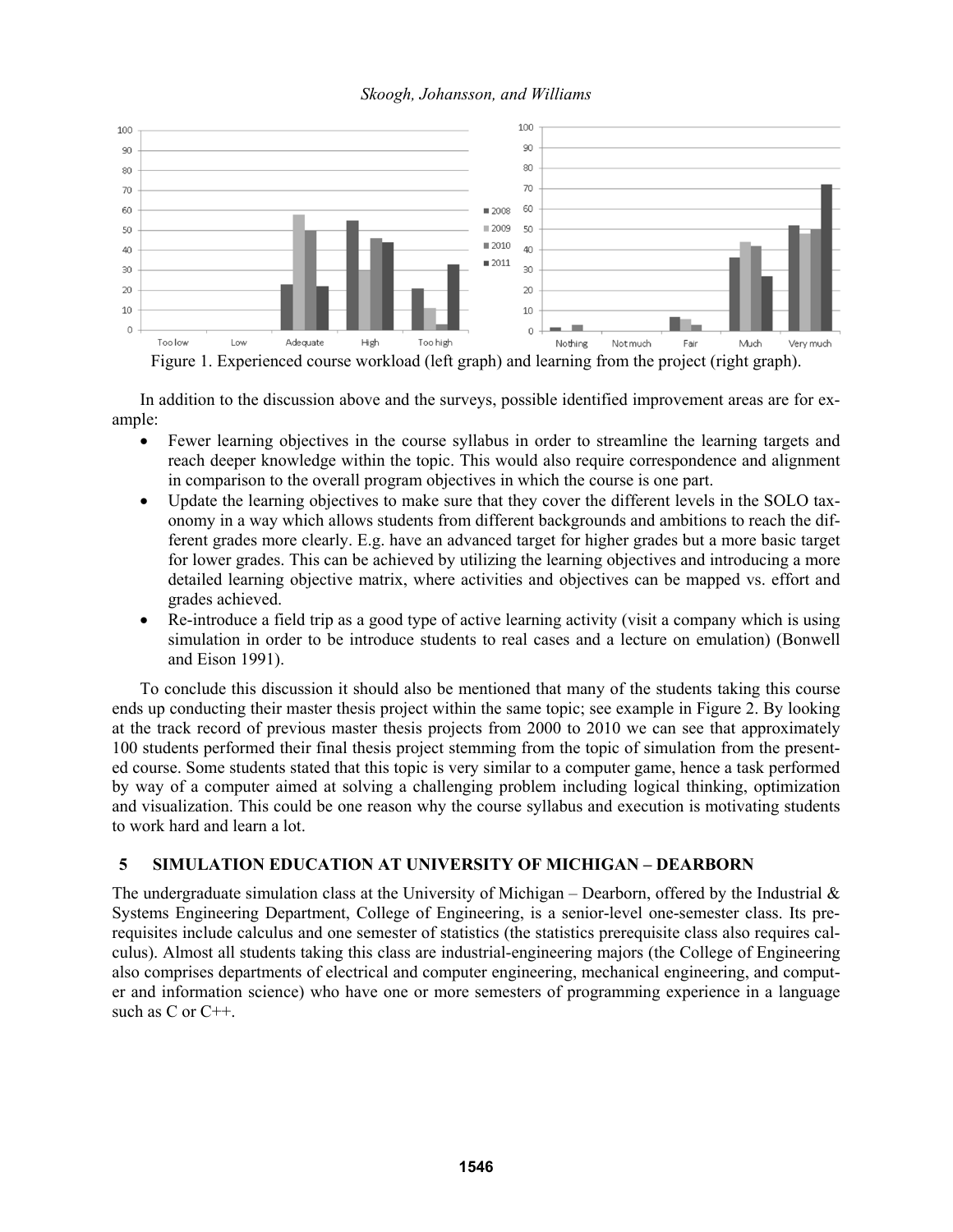

Figure 2: DES model created by students from the Chalmers course.

# **5.1 Learning Objectives**

Objectives of this simulation class are, first and foremost, understanding the methods and concepts of discrete-event process simulation, and how it can be used effectively in a variety of situations such as manufacturing, operations management, service industries, delivery of health care, or transportation and supply chain networks. Instruction relies heavily on the students' prior knowledge of statistics to stress the importance of both input data analysis (e.g., distribution fitting and selection, detection of correlations) and output data analysis (hypothesis formulation and testing, choice of steady-state versus terminating analysis, and establishing simulation run length and number of replications). Another significant learning objective is that of interrelating the simulation course to other courses in the industrial-engineering curriculum, particularly the operations management, work measurement, and supply-chain analysis courses. Thus these objectives are highly similar with those at Chalmers (section 4.1 above).

# **5.2 Learning Activities**

In accordance with the learning objectives, the class uses two textbooks: The (Banks et al. 2009) overview of simulation and a textbook describing one simulation software package in detail. In various years, with fluctuations due largely to expressed desires of large local employers, the simulation software package of choice has been SIMUL8®, ProModel®, and, most recently, Arena® (Kelton, Sadowski, and Swets 2010). Use of Simio® is under serious consideration. Learning activities include the class lectures and a weekly laboratory (three lecture hours and three laboratory hours per calendar week). Throughout the course, students are strongly urged to work in self-selected teams. Since this course is senior-level, the students taking it each year typically know one another from previous courses, and can hence readily and comfortably select teammates based on knowledge of classmates' particular interests, work habits, and schedules. Students on a team receive identical grades unless they present a document, signed by *all* team members, to the instructor supporting different allocation of credit. Such documents are usually occasioned by transient illness or heavy job responsibilities of one team member resulting in reduced team participation. The University of Michigan – Dearborn, unlike its larger parent campus at Ann Arbor, is a "commuter campus." That is, a heavy majority of students, even undergraduates, work (often about 20 hours per week) as well as attend university. Early in the course, the homework and laboratory assignments ask the students to undertake small input and output analyses, and to build small simulation models. Later in the course, the students are required, in their teams, to seek out a commercial simulation application; build, verify, and validate a model pertinent thereto; and present their findings both to the client and to their classmates. These projects typically have venue where one member of a team, and/or his or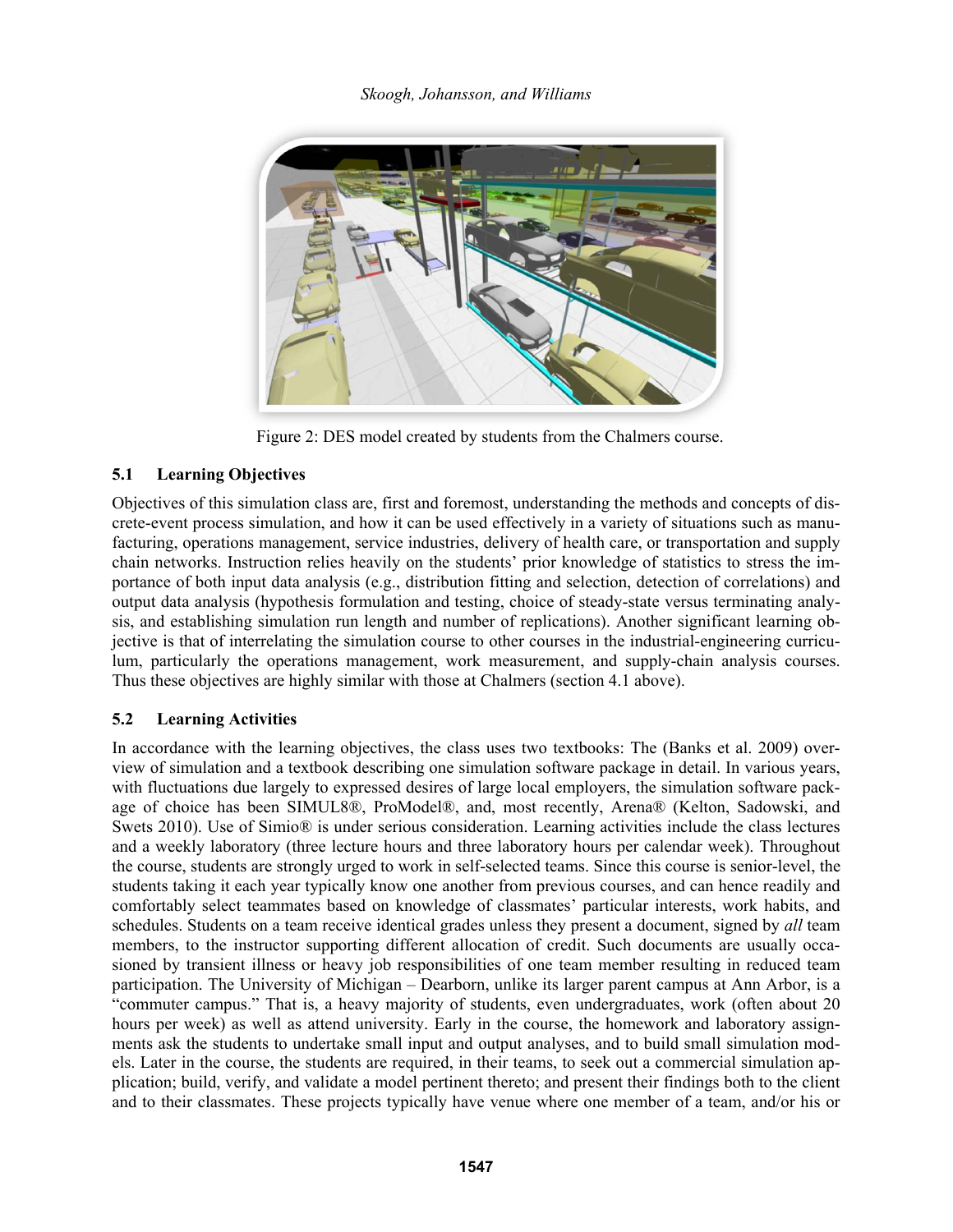her relatives or close friends, is employed. Examples of these projects have included a simulation to improve efficiency of scheduling and staffing at a dental clinic (Czech, Witkowski, and Williams 2007) and a model analyzing a transmission plant assembly line (Dunbar, Liu, and Williams 2009). Hence these learning activities are also similar to those at Chalmers (section 4.2 above).

### **5.3 Assessment Tasks**

Assessment of student achievement in this class is based upon:

- Performance on a mid-semester examination and on a final examination.
- The quality and timeliness of the semester project, determined partly as assessed by the client.
- Class participation throughout the semester.
- Ouality and timeliness of solutions submitted to the smaller homework problems assigned during the first half of the semester.
- Students' peer ratings of one another's team performances.

Of these criteria, the first two carry significantly greater weights.

# **5.4 Experiences and Ideas**

Students who have taken this class report (for example, in questionnaires sent to recent graduates) that the semester simulation project for an external client is of significant value, partly as a learning experience partly as an introduction to the realities of applying "textbook" concepts in the workplace, and partly as an opportunity to see interrelationships among simulation work, ergonomic concerns, supply chain issues, and statistical quality control. For some students, the professional alliances made during this project have smoothed their entry into the workforce, and for those few students whose projects merited conference publication in application papers, the course significantly supported admission to graduate school – sometimes in a business curriculum, e.g., to earn the Master of Business Administration [MBA] degree, a credential which takes on added luster in the United States workforce when supported by an undergraduate degree in engineering. Many alumni have also reported that the high emphasis placed on teamwork in this class is useful preparation for the role of industrial engineers in the workplace.

# **6 DISCUSSION AND COMPARISON OF THE COURSES**

The typical student in the Chalmers University of Technology course is in his or her early-to-mid twenties, and has recently obtained an undergraduate degree in industrial and/or process engineering. These students are enrolled in several technical master's degree programs, adding to the possibilities of productive student-to-student exchanges of perspectives during the course. Most of these students have not yet undertaken full-time professional work, although many have undertaken summer internships, sometimes abroad. The course lasts one semester or about eight calendar weeks.

The typical student in the University of Michigan – Dearborn course is a senior (i.e., last academic year before receipt of the undergraduate degree) and almost surely majoring in industrial and systems engineering. Most students are in their early twenties. Graduate-level students are normally not allowed to enroll in this course; a separate master's-level course with more theoretical overtones is available to them. As at Chalmers University of Technology, a majority of students have not worked full-time at professional positions, although some have undertaken internships (very rarely abroad). However, a significant minority of the students are older, have worked full-time outside of the university environment, and are now returning to university to complete undergraduate education. Many of these students spent the first two years of the nominally four-year undergraduate course at a "community college" – a peculiarly American institution whose role is often to provide the first half of an undergraduate program at prices much more affordable to students from middle-class families.

It might also be of interest to compare these two courses to other university educations having reached even further in their implementation of constructive alignment concepts. Every year, Chalmers arranges an internal conference to exchange experiences between courses having participated in the con-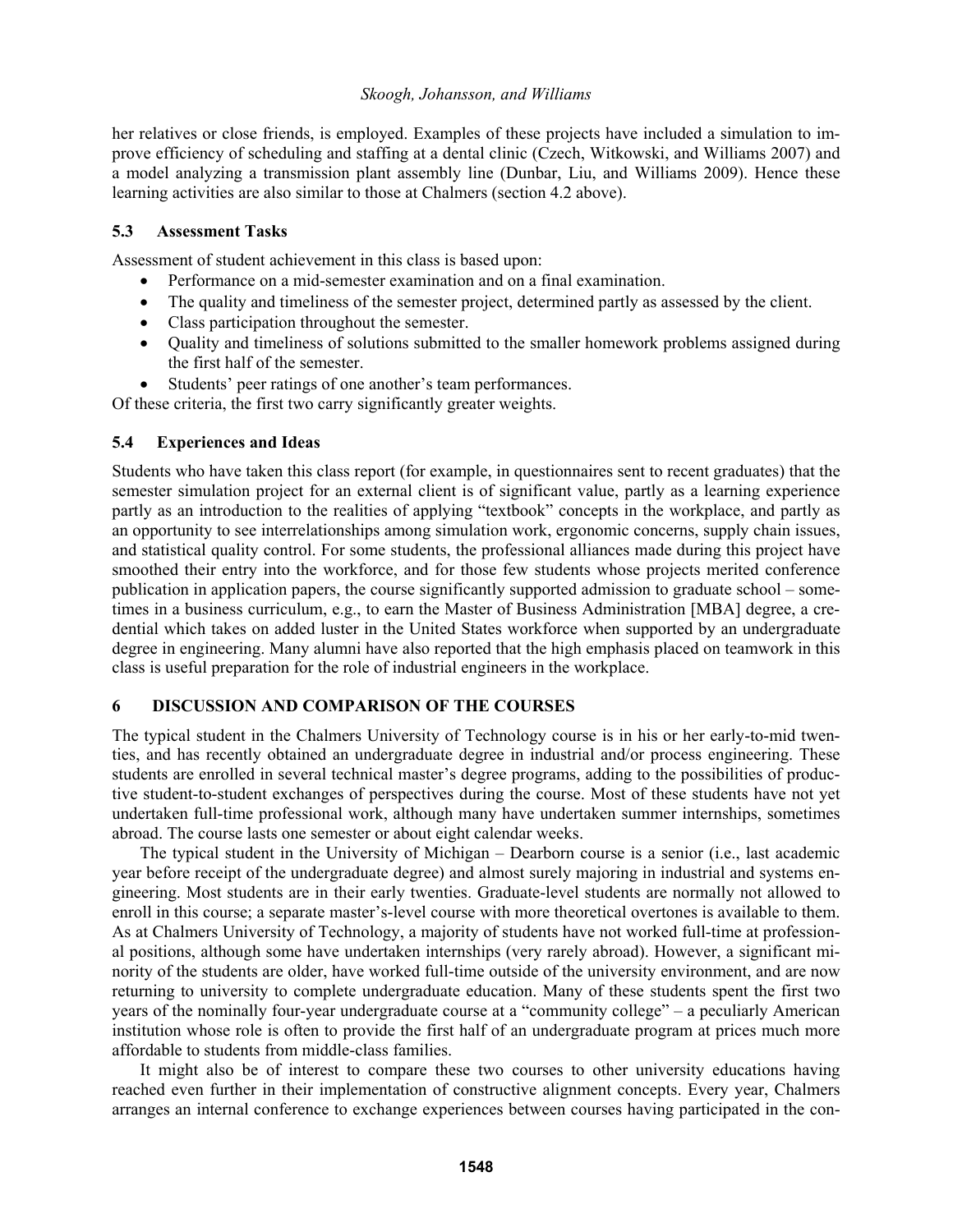structive alignment project mentioned in section 4. One common discussion during these gatherings is whether constructive alignment really improves education quality or if the concept (and its "stiff" structure) limits the creativity of professional and motivated teaching staff. However, most course examiners find that they can use the ideas of constructive alignment in creative way and adapt various learning activities and assessment tasks to the objectives of their specific courses. Another positive aspect is that clearer explanation of objectives, activities, and tasks facilitates the communication to other courses and to the students. This makes it easier to share experiences, to align the content between different courses within the same education program, and to give students proper expectations before starting the course.

# **7 CONCLUSIONS**

This paper describes how the pedagogical concept called constructive alignment can be applied in simulation education. Two comparable courses, one from Chalmers University of Technology, Sweden, and one from University of Michigan at Dearborn, USA, are compared and contrasted in order to describe their current use and future potential in aligning three fundamental components: learning objectives, learning activities, and assessment tasks. A common result is that both courses report great potential for simulation education to align these three components thanks to the interactive nature of production systems development using simulation. Also, both courses, with their statistical prerequisites and repeated instructional emphasis on use of statistical methods, successfully remedy the situation decried in (Eschenbacher 1995): that "[M]any new simulationists are not able to interpret their results correctly because they lack of [*sic*] statistical…knowledge." These interactions, and the close connection between gaming and simulation, provide very good opportunities for designing highly motivating learning activities and further to integrate them in a smart way with the assessment tasks. Constructive alignment also helps the students to achieve a unified conceptual flow along the path recommended by (Garcia and Centeno 2009): *d*esign the model, *b*uild the model, and *e*xperiment with the model. Furthermore, this aligned path draws attention to the reality that discrete-event simulation problems, in sharp contrast to the calculus and statistics problems all the students have seen, do not have one correct answer obtainable by using the formulas appearing in the textbook chapter of the problem. Having come to terms with this reality, students can be trusted not to oversimplify a system analysis by focusing on only one component of the system. Despite the potential of applying constructive alignment and simulation education, it is difficult to find documented implementations of the concept to enhance simulation courses. The authors strongly believe that constructive alignment can help strengthening simulation education world-wide and recommend other lecturers within the field to study available materials in the area (see the reference list for some good examples).

# **ACKNOWLEDGMENTS**

Parts of this work has been performed within the Sustainable Production Initiative and the Production Area of Advance at Chalmers. The support is gratefully acknowledged.

 The authors gratefully acknowledge their respective department chairpersons and faculty mentors, who have guided their professional development, not only as industrial engineers, but also as educators.

# **REFERENCES**

Banks, J., Carson II J. S., Nelson, B. L., and D. M. Nicol. 2009. *Discrete-Event System Simulation*, 5th edition. Upper Saddle River, New Jersey: Pearson Education, Incorporated.

Banks, J. 2004. *Getting Started with AutoMod* (2<sup>nd</sup> ed.). AutoMod user manual. ISBN 0-9729100-3-4.

Biggs, J. B. and R. E. Collis. 1982. *Evaluating the quality of learning: The SOLO taxonomy*. New York: Academic Press

Biggs, J. 1999. What the Student Does: Teaching for Enhanced Learning. In *Journal of Higher Education Research & Development* (18:1), 57-75.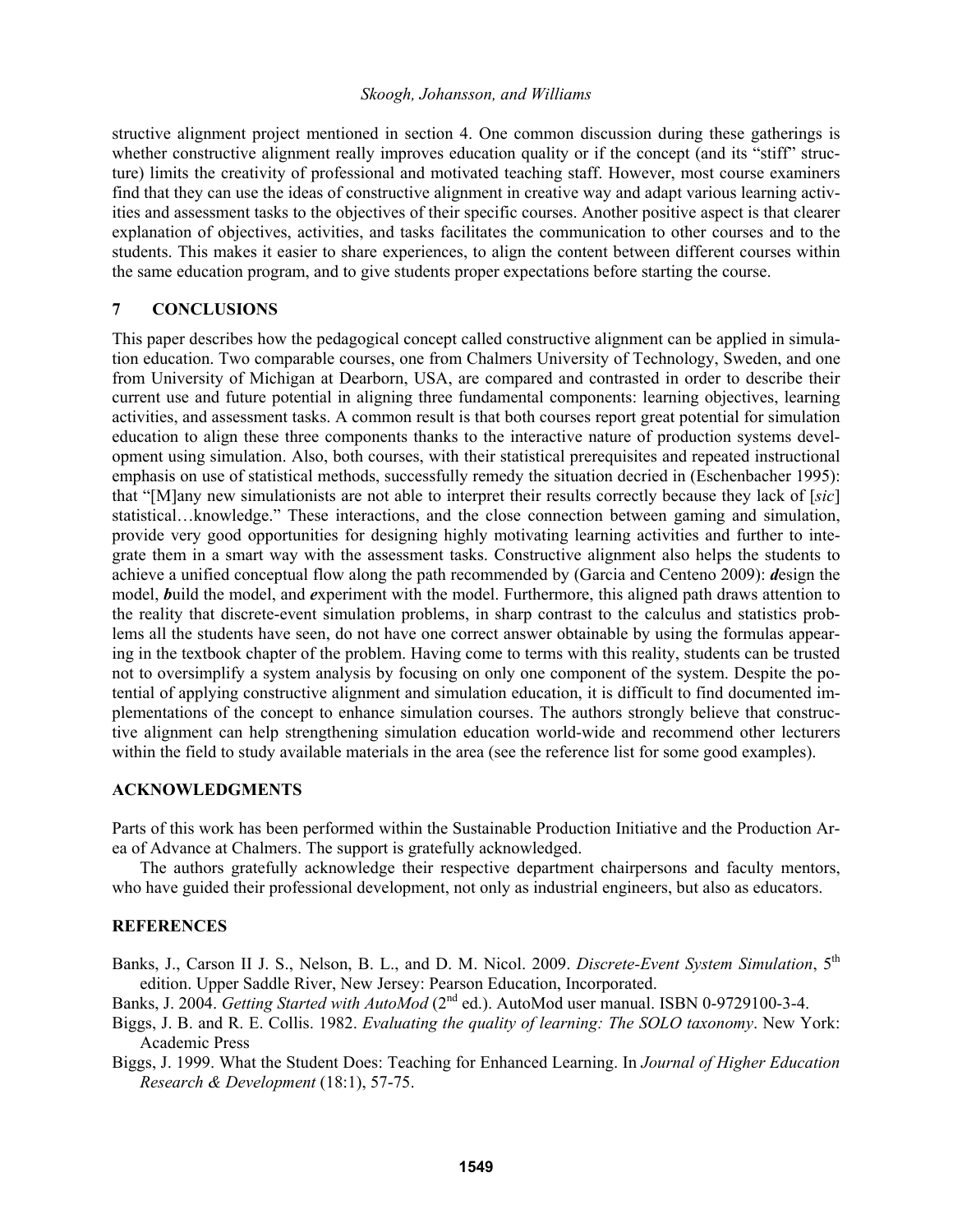- Black, J. J. and S. E. Chick. 1996. Michigan Simulation User Group Panel Discussion: How Do We Educate Future Discrete Event Simulationists? In *International Journal of Industrial Engineering: Applications and Practice* (3:4), 223-232.
- Bloom, B. S. 1956. Taxonomy of educational objectives. *Handbook I: Cognitive domain*. New York: David McKay.
- Bonwell, C. C. and J. A. Eison. 1991. Active Learning: Creating Excitement in the Classroom, *ASHE-ERIC Higher Education Report No. 1*. Washington, D.C.: The George Washington University, School of Education and Human Development.
- Carson, J. S. II. 2004. Introduction to Modeling and Simulation. In *Proceedings of the 2004 Winter Simulation Conference*, Volume 1, edited by Ricki G. Ingalls, Manuel D. Rossetti, Jeffrey S. Smith, and Brett A. Peters, 9-16.
- Clark, R. E., Kirschner P. A., and J. Sweller. 2012. Putting Students on the Path to Learning: The Case for Fully Guided Instruction. *American Educator* (36:1)6-11.
- Czech, M., Witkowski M., and E. J. Williams. 2007. Simulation Improves Patient Flow and Productivity at a Dental Clinic. In *Proceedings of the 21st European Conference on Modelling and Simulation*, edited by Ivan Zelinka, Zuzana Oplatkov, and Alessandra Orsoni, 25-29.
- Eschenbacher, P. 1995. Handbook on Simulation. In *Proceedings of the 7th European Simulation Symposium*, edited by Mario Dal Cin, Ulrich Herzog, Gunter Bolch and Alı Riza Kaylan, 788-792.
- Garcia, H., and M. A. Centeno. 2009. S.U.C.C.E.S.S.F.U.L.: A Framework for Designing Discrete Event Simulation Courses. In *Proceedings of the 2009 Winter Simulation Conference*, edited by Manuel D. Rossetti, R.R. Hill, B. Johansson, A. Dunkin and R. G. Ingalls, 289-298. Piscataway, New Jersey: Institute of Electrical and Electronics Engineers, Inc.
- Goldratt, E. M. 1990. *What is This Thing Called Theory of Constraints and How Should it be Implemented?* New York: North River Press.
- Dunbar III J. F., Liu J-W., and E. J. Williams. 2009. Simulation of Alternatives for Transmission Plant Assembly Line. In *Proceedings of the 2009 Summer Computer Simulation Conference*, edited by Osman Balci, Maarten Sierhuis, Xiaolin Hu, and Levent Yilmaz, 17-23.
- Hall, R., Belson D., Murali P. and M. Dessouky. 2006. Modeling Patient Flows Through the Healthcare System. In *Patient Flow: Reducing Delay in Healthcare Delivery*, edited by. Randolph W. Hall. Los Angeles, California: Springer-Verlag, 1-44.
- Herper, H., and I. Ståhl. 2003. Modeling and Simulation in High School Education Two European Examples. In *Proceedings of the 2003 Winter Simulation Conference*, Volume 2, edited by Stephen E. Chick, Paul J. Sánchez, David Ferrin, and Douglas J. Morrice, 1973-1981. Piscataway, New Jersey: Institute of Electrical and Electronics Engineers, Inc.
- Kelton, W. D., Sadowski R. P., and N. B. Swets. 2010. *Simulation with Arena*, 5<sup>th</sup> edition. Boston, Massachusetts: The McGraw-Hill Companies, Incorporated.
- Kühn, W. 2006. Digital Factory Simulation Enhancing the Product and Production Engineering Process. In *Proceedings of the 2006 Winter Simulation Conference*, edited by L.F. Perrone, F.P. Wieland, J. Liu, B.G.Lawson, D.M. Nicol, and R.M. Fujimoto, 1899-1906. Piscataway, New Jersey: Institute of Electrical and Electronics Engineers, Inc.
- McGuire, F. 1998. Simulation of Logistics and Transportation Systems. In *Handbook of Simulation: Principles, Methodology, Advances, Applications, and Practice*, edited by Jerry Banks. New York, New York: John Wiley & Sons, Incorporated, 571-604.
- Preston, R. 2012. Skills Shortage? So What Are You Doing About It? *Information Week* (Issue 1327):44 (12 March 2012)
- Scholz-Reiter, B., Echelmeyer, W., Hamann T., and J. Hoheisel. 2002. Games for Engineering Education. In *Proceedings of the 16th European Simulation Multiconference*, edited by Krzysztof Amborski and Hermann Meuth, 391-394.
- Standridge, C.R., Centeno, M., Johansson, B., and I. Stahl. 2005. Introducing Simulation Across the Disciplines, In *Proceedings of the 2005 Winter Simulation Conference*, edited by. Kuhl, M.E., Steiger,